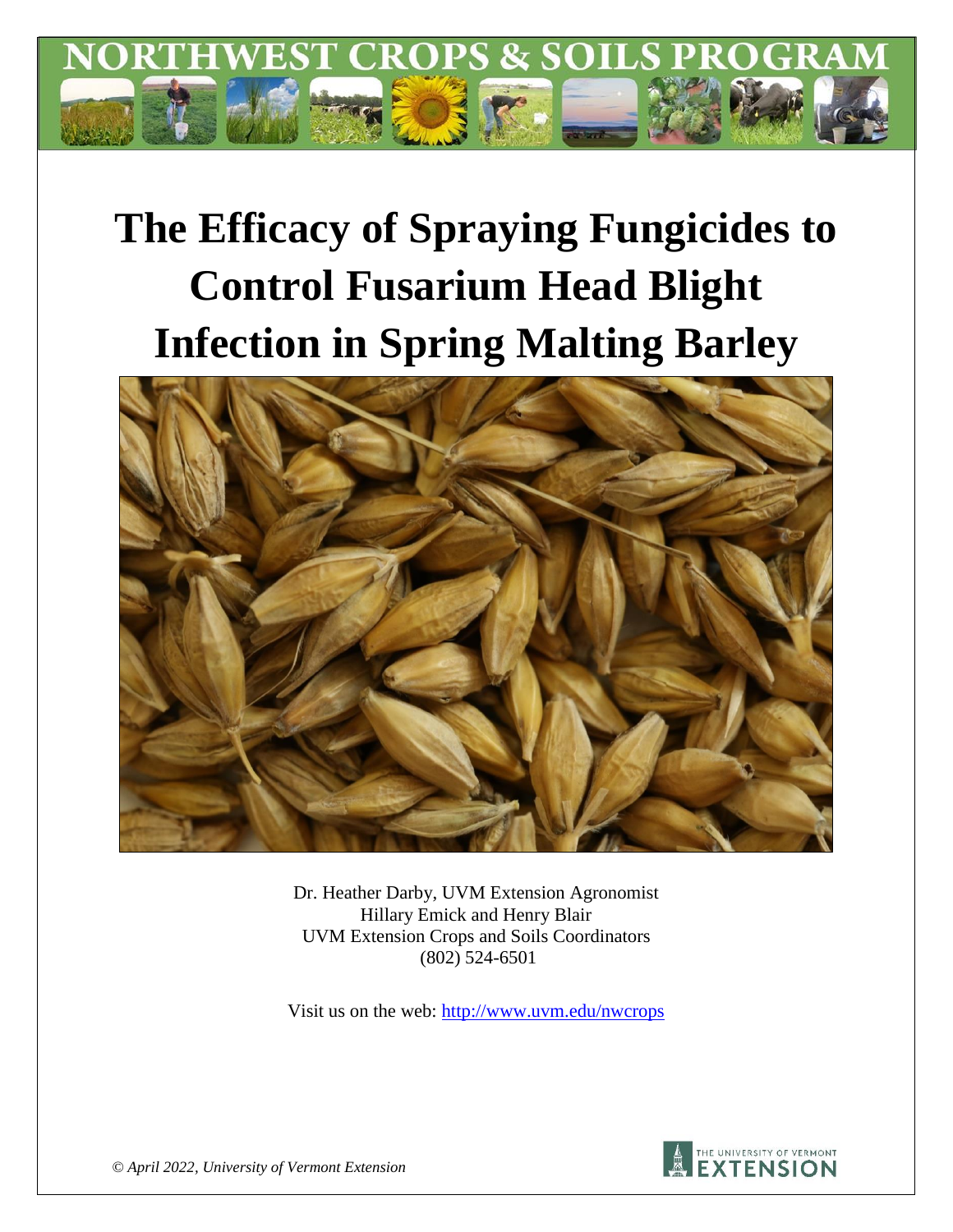#### **THE EFFICACY OF SPRAYING FUNGICIDES TO CONTROL FUSARIUM HEAD BLIGHT INFECTION IN SPRING MALTING BARLEY**

Dr. Heather Darby, University of Vermont Extension [Heather.Darby\[at\]uvm.edu](mailto:Heather.Darby@uvm.edu)

The "localvore" movement and public interest in sourcing local foods has extended into beverages, and the demand for local brewing and distilling ingredients sourced in the Northeast remains high. One market that has generated interest from both farmers and end-users is malted barley. The Northeast is home to over 180 microbreweries and 37 craft distillers. Until recently, local malt was not readily available to brewers or distillers. The expanding malting industry provides farmers with new markets for grain crops. Regional maltsters continue to find it challenging to source enough local grain to match demand for their product. The local barley that is available does not always meet the strict quality standards for malting. One major obstacle for growers is *Fusarium* head blight (FHB) infection of grain. This fungal disease is currently the most significant disease facing organic and conventional grain growers in the Northeast, resulting in loss of yield, shriveled grain, and most importantly, mycotoxin contamination. A vomitoxin called deoxynivalenol (DON) is the primary mycotoxin associated with FHB. The fungus can overwinter in soils and spores can be transported by air currents. *Fusarium* can infect plants at spike emergence through grain fill. Consuming DON at over 1 ppm poses a health risk to both humans and livestock, and products with DON values greater than 1 ppm are considered unsuitable for human consumption by the FDA.

Fungicide applications have proven to be relatively effective at controlling FHB in other barley growing regions. Limited work has been done in this region on the optimum timing for a fungicide application to barley specifically to minimize DON. There are limited studies evaluating organic approved biofungicides, biochemicals, or biostimulants for management of this disease. In April 2021, the UVM Extension Northwest Crops and Soils Program initiated year seven of a spring barley fungicide trial to determine the efficacy and optimal timing of fungicide application to reduce FHB infection in malting barley.

## **MATERIALS AND METHODS**

A field experiment was established at the Borderview Research Farm located in Alburgh, Vermont in the spring of 2021 to investigate the effects of cultivar resistance, fungicide efficacy, and application timing on FHB and DON infection in spring malting barley. The experimental design was a randomized complete block, with a split-plot arrangement of cultivar as the whole-plot and fungicide+timing treatments as the sub-plots. The two cultivars evaluated were Robust, a 6-row malting barley that is a FHB susceptible variety, and ND Genesis, a 2-row malting barley with some resistance to FHB infection. The fungicide+timing treatments are listed in Table 2.

The seedbed was prepared by conventional tillage methods. All plots were managed with practices similar to those used by barley producers in the region. The previous crop planted at the site was silage corn and the soil type was Benson rocky silt loam (Table 1). Prior to planting, the trial area was disked and spike tooth harrowed. The plots were seeded with a Great Plains Cone Seeder on 9-Apr at a seeding rate of 350 live seeds  $m^2$ . The plot size was  $5'x 20'$ .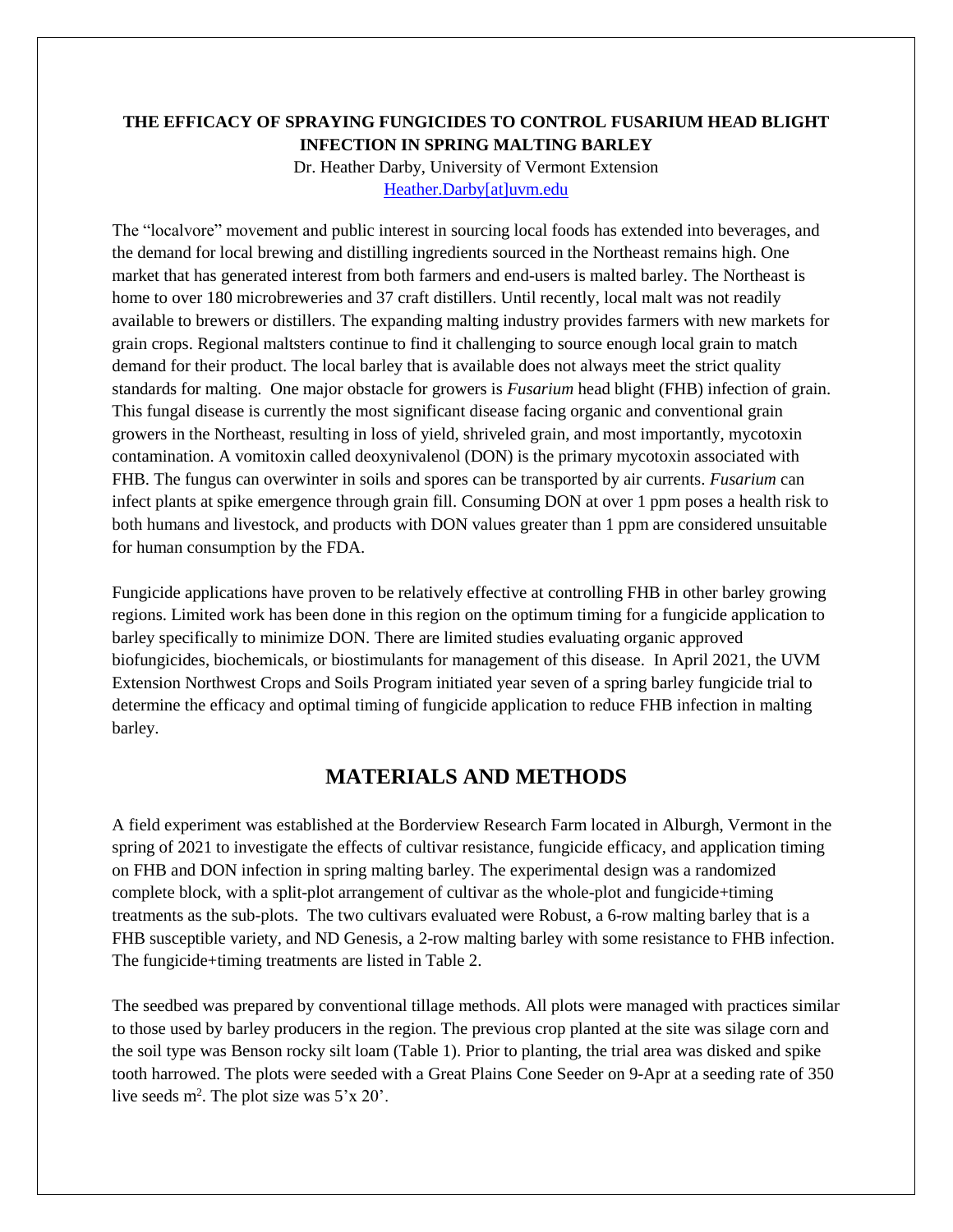**Table 1. Trial agronomic information, 2021.** 

|                                | <b>Borderview Research Farm</b> |  |  |  |  |
|--------------------------------|---------------------------------|--|--|--|--|
| <b>Location</b>                | Alburgh, VT                     |  |  |  |  |
| Soil type                      | Benson rocky silt loam          |  |  |  |  |
| Previous crop                  | Silage corn                     |  |  |  |  |
| <b>Row spacing (inch)</b>      |                                 |  |  |  |  |
| Seeding rate (live seed $m2$ ) | 350                             |  |  |  |  |
| <b>Replicates</b>              | 4                               |  |  |  |  |
| <b>Varieties</b>               | ND Genesis and Robust           |  |  |  |  |
| <b>Planting date</b>           | $9-Apr$                         |  |  |  |  |
| <b>Harvest date</b>            | $26$ -Jul                       |  |  |  |  |
| Harvest area (ft)              | 5 x 20                          |  |  |  |  |
| <b>Tillage operations</b>      | TerraDisc & spike tooth harrow  |  |  |  |  |

Fungicides evaluated in the 2021 spring barley fungicide trial included Caramba, ChampION, Miravis Ace, Prosaro and Regalia (Table 3). Miravis Ace was applied at Feekes stage 10.3 (when the grain head is half-emerged from the sheath), at heading (Feekes state 10.5), and at 4-6 days past heading. Caramba, Prosaro, and Regalia were applied at heading. ChampION was applied at heading, at 4-6 days postheading, and both at heading and at 4-6 days post-heading. Treatments consisted of a combination of applications of two fungicides. For one dual treatment, Miravis Ace was applied at heading, followed by Prosaro four days after heading. In another dual treatment, Miravis Ace was applied at heading followed by Caramba four days after heading. Each variety was treated as it reached the appropriate state of maturity (Table 2).

Heading date applications were applied when the barley reached 50% spike emergence (Table 3). The adjuvant 'Induce' was added to all treatments at a rate of 0.125%. All but one plot (control) in each replicate was inoculated on the same day that the heading treatment was applied, with a spore suspension (100,000 spores/ml) consisting of a mixture of isolates of *Fusarium graminearum* endemic to the area. The control plots were sprayed with water with no *Fusarium* spores. One plot per replicate was inoculated with *Fusarium* but was not treated with a fungicide (*Fusarium* only). Six days after the heading application for the Robust barley, and five days after heading application for Genesis barley, plots not previously treated with a fungicide were sprayed with the fungicide treatments except for the control and *Fusarium* only plots. The second part of the dual application treatments were applied four days after heading. The applications were made using a Bellspray Inc. Model T4 backpack sprayer. This model had a carbon dioxide pressurized tank and a four-nozzle boom attachment. It sprayed at a rate of 10 gallons per acre.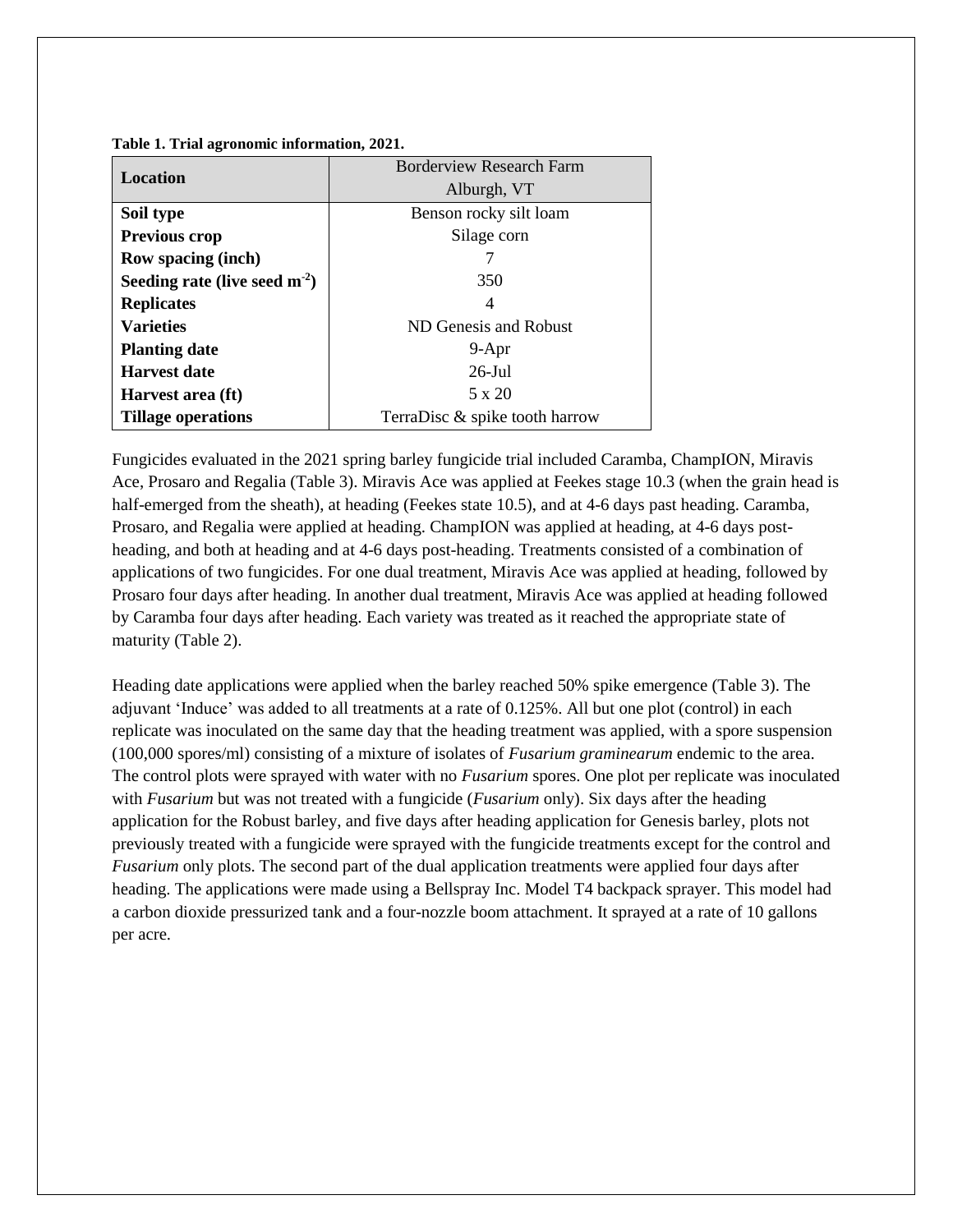#### **Table 2. Treatment Application Dates.**

| <b>Variety and treatment</b>            | <b>Application date</b> |
|-----------------------------------------|-------------------------|
| Genesis 10.3 Feekes- Early Applications | 8-Jun                   |
| Genesis Heading Applications            | $15$ -Jun               |
| Genesis Inoculated with <i>Fusarium</i> | $15$ -Jun               |
| Genesis Post-heading Applications       | $20$ -Jun               |
| Robust 10.3 Feekes- Early Applications  | $9-J$ un                |
| <b>Robust Heading Applications</b>      | $16$ -Jun               |
| Robust Inoculated with Fusarium         | $16$ -Jun               |
| <b>Robust Post-Heading Applications</b> | $20$ -Jun               |

On 15-Jul, when the barley reached the soft dough growth stage, FHB infection rates were assessed by clipping 60-100 randomly selected spikes from each plot, counting spikes, and visually assessing each head for FHB infection. The infection rate was assessed by using the North Dakota State University Extension Service's "A Visual Scale to Estimate Severity of *Fusarium* Head Blight in Wheat" online publication.

Grain plots were harvested with an Almaco SPC50 plot combine on 26-Jul. The harvest area was 5' x 20'. Grain moisture, test weight, and yield were measured at harvest. Harvest moisture and test weight were determined for each plot using a DICKEY-john Mini GAC moisture and test weight meter. Higher test weight in barley is associated with better malting quality. The optimal test weight for barley is 48 lbs bu<sup>-1</sup> or higher.

Following harvest, barley was cleaned with a small Clipper cleaner (A.T. Ferrell, Bluffton, IN). A onepound subsample was collected to determine quality. Approximately 300 g of each sample was ground into flour using the Perten LM3100 Laboratory Mill. Deoxynivalenol (DON) concentrations were analyzed at the McMaster lab at Virginia Tech on an Agilent 6890N / 5975 GC/MS. This method has a detection range of from 0.025ppm – 15ppm.

Following is a list of the fungicides and application rates evaluated in this trial (Table 3). Descriptions have been provided from manufacturer information.

| <b>Treatments</b>    | <b>Application rate</b>                       |  |  |
|----------------------|-----------------------------------------------|--|--|
|                      |                                               |  |  |
| Control              | Water                                         |  |  |
| Caramba              | 14 fl oz $ac^{-1}$ +.125% Induce $ac^{-1}$    |  |  |
| ChampION             | 1.5 lbs $ac^{-1}$                             |  |  |
| Miravis Ace          | 13.7 fl oz $ac^{-1}$ + .125% Induce $ac^{-1}$ |  |  |
| Prosaro              | 6.5 fl oz ac-1 +.125% Induce $ac^{-1}$        |  |  |
| Regalia              | 65 fl oz ac-1 +.125% Induce $ac^{-1}$         |  |  |
| Fusarium graminearum | $100,000$ spores/ml                           |  |  |

**Table 3. Plot treatments-fungicide application rates.**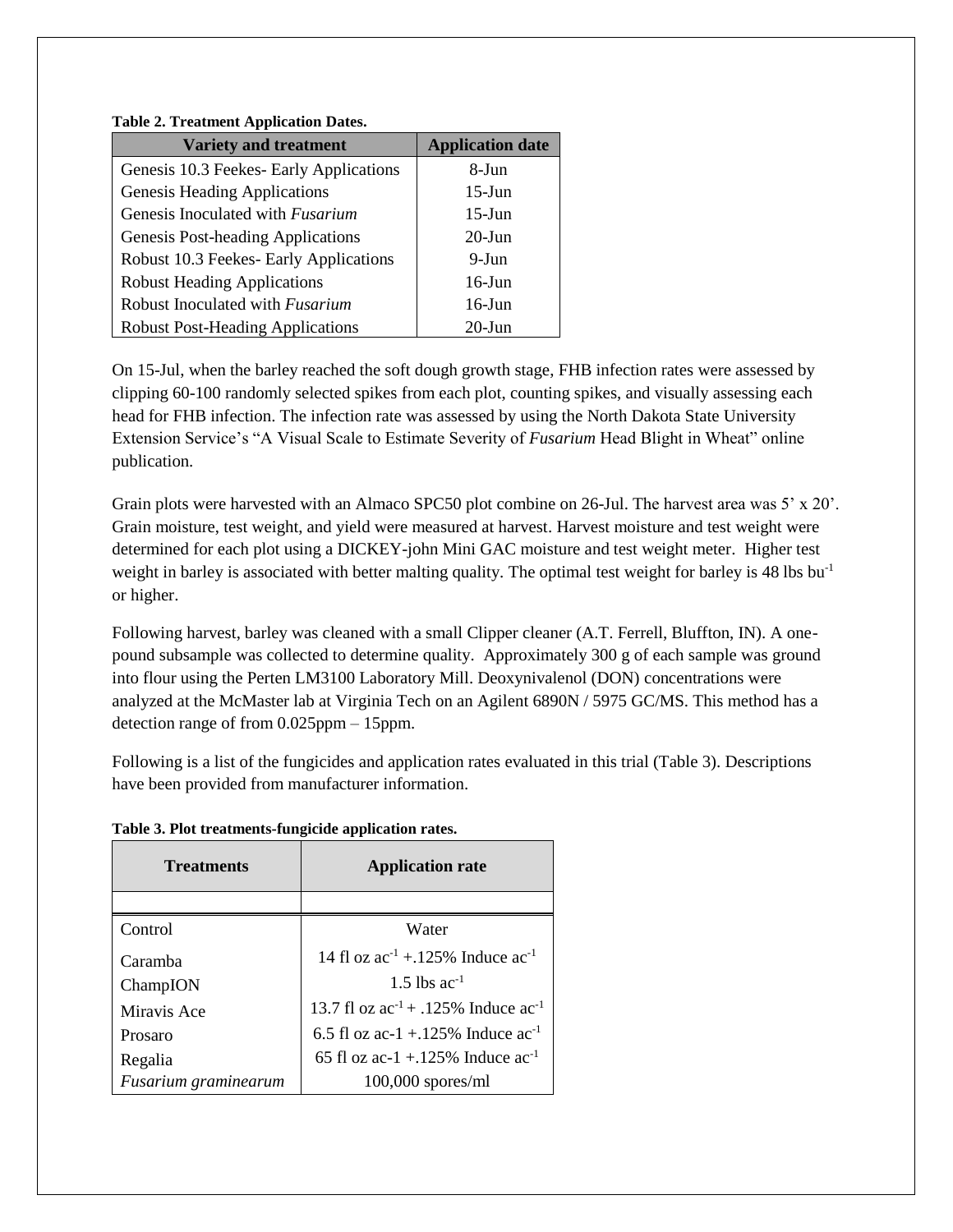**Caramba®** (EPA# 7969-246) fungicide is a highly effective fungicide containing the active ingredient metconazole, resulting in significant yield protection and reductions of deoxynivalenol (DON) levels in grain. It is not only effective on head scab, but provides control of late-season foliar diseases as well.

**ChampION®** (EPA# 55146‐1) is a 77% copper hydroxide-based, broad-spectrum fungicide for disease control. When copper hydroxide is mixed with water, it releases copper ions, which disrupt the cellular proteins of the fungus. This product is approved for use in organic production systems.

**Miravis® Ace** (EPA# 100-1601) is a combination of propiconazole and Adepidyn®fungicide – the first SDHI mode of action available for *Fusarium* head blight control. It distributes evenly within the leaf and creates a reservoir within the wax layer of the leaf that withstands rain and degradation. It also provides protection against Septoria leaf spot and other foliar disease.

**Prosaro®** (EPA# 264-862) fungicide provides broad-spectrum disease control, stops the penetration of the fungus into the plant and the spread of infection within the plant and inhibits the reproduction and further growth of the fungus.

**Regalia®** (EPA # 85059-3) biological fungicides have a unique and complex mode of action, referred to as Induced Systemic Resistance (ISR), and carry a FRAC code of P5. ISR creates a defense response in the treated plants and stimulates additional biochemical pathways that strengthen the plant structure and act against the pathogen. When applied to crops, Regalia products activate ISR and induce the plants to produce specialized proteins and other compounds-phytoalexins, cell strengtheners, antioxidants, phenolics, and PR proteins-which are known to inhibit fungal and bacterial diseases and also improve plant health and vigor. This product is approved for use in organic production systems.

Data were analyzed using a general linear model procedure of SAS (SAS Institute, 2008). Replications were treated as random effects, and treatments were treated as fixed. Mean comparisons were made using the Least Significant Difference (LSD) procedure where the F-test was considered significant, at p<0.10. Variations in project results can occur because of variations in genetics, soil, weather, and other growing conditions. Statistical analysis makes it possible to determine whether a difference among treatments is real or whether it might have occurred due to other variations in the field. At the bottom of each table, a LSD value is presented for each variable (e.g. yield). Least Significant Differences (LSD's) at the 10% level of probability are shown. Where the difference between two treatments within a column is equal to or greater than the LSD value at the bottom of the column, you can be sure in 9 out of 10 chances that there is a real difference between the two values. Treatments that were not significantly lower in

performance than the highest value in a particular column are indicated with an asterisk. In the accompanying example, treatment A is significantly different from treatment C but not from treatment B. The difference between A and B is equal to 200, which is less than the LSD value of 300. This means that these treatments did not differ in yield. The difference between A and C is equal to 400, which is greater than the LSD value of 300. This means that the yields of these treatments were significantly different from one another.

| <b>Treatment</b> | Yield |
|------------------|-------|
| A                | 2100* |
| B                | 1900* |
| $\mathcal{C}$    | 1700  |
| LSD <sub>1</sub> | 300   |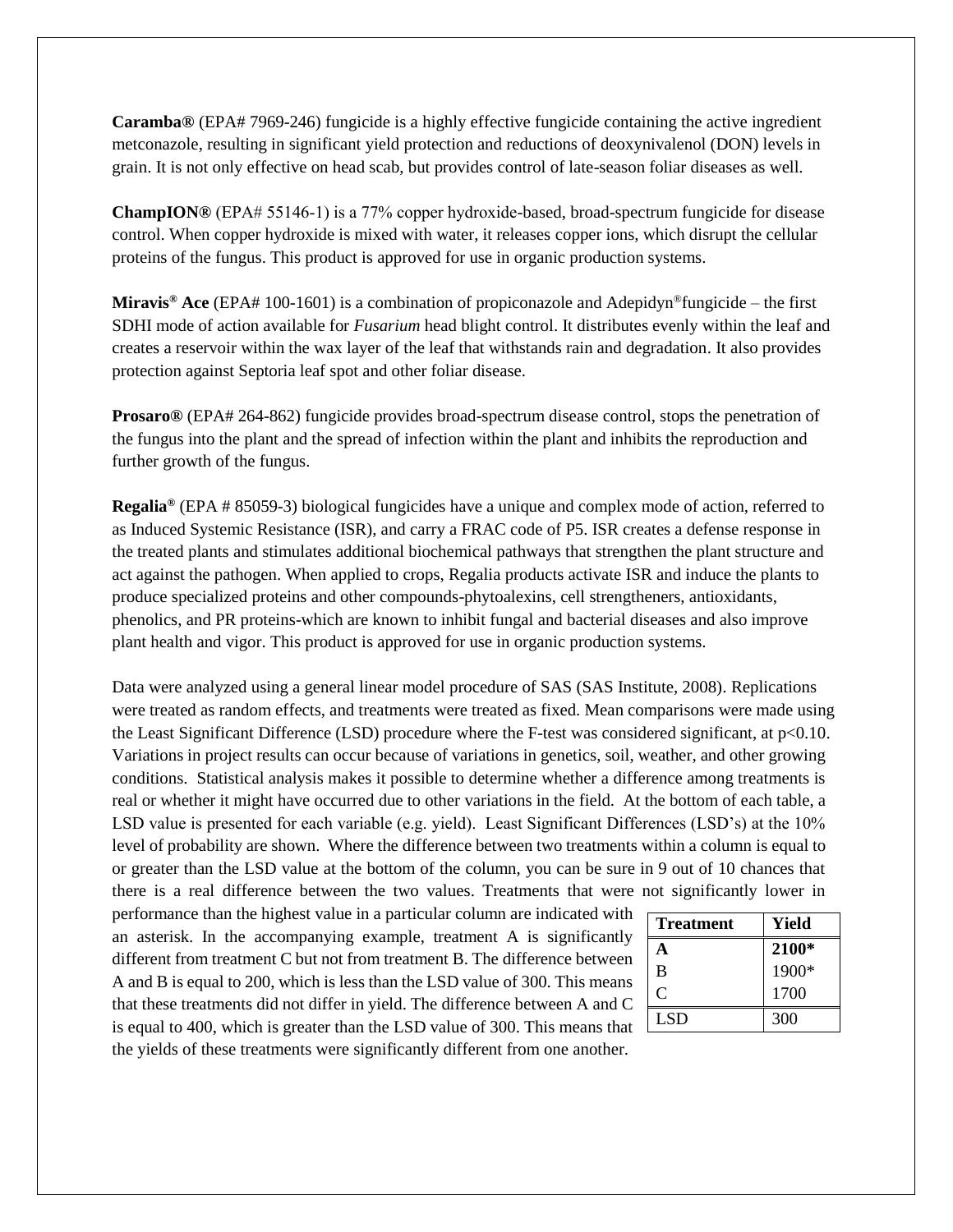## **RESULTS**

Seasonal precipitation and temperature recorded at a weather station at Borderview Research Farm are displayed below in Table 4. The growing season was warmer than normal overall, although the month of July was cooler than average. There were a surplus of growing degree days early in the season and a deficit in July, resulting in a season just 36 growing degree days above normal. There were 4.99 inches less precipitation than normal. Low precipitation through heading and flowering stages resulted in low fusarium infection rates and DON concentrations in the other grains trials at Borderview Research Farm in the 2021 growing season.

| Alburgh, VT                         | April | May     | June    | July    |
|-------------------------------------|-------|---------|---------|---------|
| Average temperature $({}^{\circ}F)$ | 48.1  | 58.4    | 70.3    | 68.1    |
| Departure from normal               | 2.52  | $-0.03$ | 2.81    | $-4.31$ |
|                                     |       |         |         |         |
| Precipitation (inches)              | 3.52  | 0.66    | 3.06    | 2.92    |
| Departure from normal               | 0.45  | $-3.10$ | $-1.20$ | $-1.14$ |
|                                     |       |         |         |         |
| Growing Degree Days (32-95°F)       | 497   | 818     | 1149    | 1119    |
|                                     | 85    | $-1.0$  | 86      | $-134$  |
| Departure from normal               |       |         |         |         |

**Table 4. Temperature and precipitation summary for Alburgh, VT, 2021.**

Based on weather data from a Davis Instruments Vantage Pro2 with WeatherLink data logger. Historical averages are for 30 years of data provided by the NOAA (1981-2010) for Burlington, VT.

#### *Barley Variety x Fungicide+Timing Interactions:*

There were no statistical interactions between treatments and varieties, i.e., both varieties trialed responded similarly to treatments.

#### *Impact of Fungicide and Timing*

There were significant differences between treatments for harvest moisture, test weight, yield and DON concentrations (Table 6). Harvest metrics are shown in Table 5 and DON concentrations and FHB incidence and severity are shown in Table 6.

Harvest moisture was statistically different between treatments, but all treatments were over 14% and required drying down for storage. Test weights across the trial were lower than ideal. The Caramba treatment had the highest test weight at 44.6 lb bu<sup>-1</sup>. Yields were good across the trial, ranging from 3475 lbs to 4488 lbs ac<sup>-1</sup>. The highest yield was the Caramba treatment and the lowest yielding treatment was the *Fusarium* only treatment.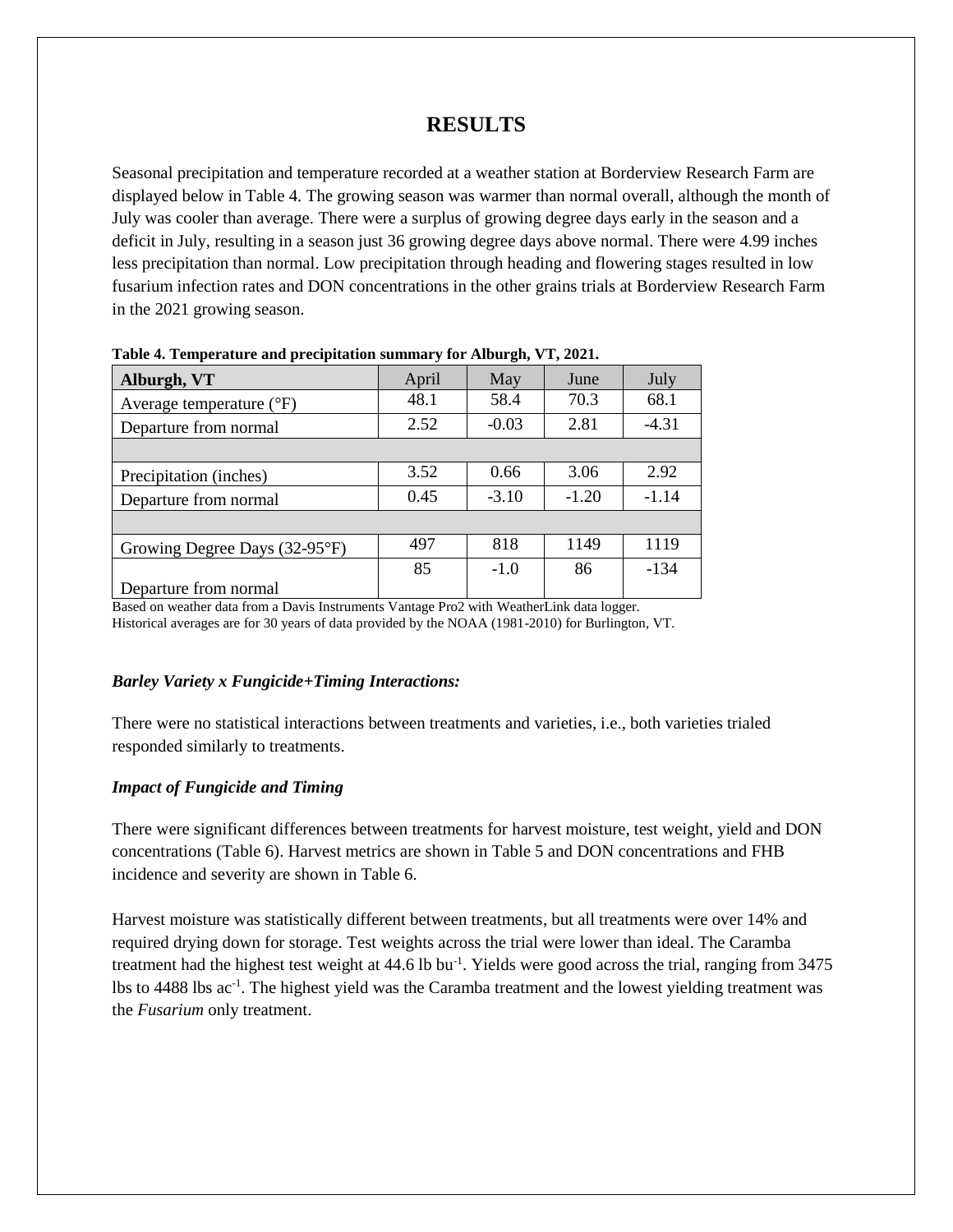| <b>Treatment</b>            | <b>Timing</b>          | <b>Harvest</b><br>moisture | <b>Test</b><br>weight  | <b>Yield at 13.5%</b><br>moisture |
|-----------------------------|------------------------|----------------------------|------------------------|-----------------------------------|
|                             |                        | %                          | $lbs$ bu <sup>-1</sup> | $lbs$ ac <sup>-1</sup>            |
| Control                     | Heading                | $14.2*^{\dagger}$          | 42.3                   | 3852                              |
| Fusarium                    | Heading                | 14.9*                      | 41.5                   | 3475                              |
| Caramba                     | Heading                | 16.3                       | 44.6*                  | 4488*                             |
| ChampION                    | Heading                | 14.5                       | $43.4*$                | 4024*                             |
| ChampION                    | Post-heading           | 15.8                       | $44.1*$                | 4106*                             |
| ChampION                    | Heading & Post-heading | 15.0                       | 42.8                   | 4023*                             |
| Miravis Ace                 | Feekes 10.3            | $14.7*$                    | 40.5                   | 4007                              |
| Miravis Ace                 | Heading                | 15.4                       | $43.8*$                | 4129*                             |
| Miravice Ace                | Post-heading           | $14.9*$                    | 42.2                   | 3495                              |
| Miravis Ace, Caramba        | Heading, Post-heading  | 15.8                       | $42.7*$                | 4048*                             |
| Miravis Ace, Prosaro        | Heading, Post-heading  | 15.5                       | 42.2                   | 3951                              |
| Prosaro                     | Heading                | $14.6*$                    | $43.7*$                | 3760                              |
| Regalia                     | Heading                | 15.3                       | $43.3*$                | 4334*                             |
| LSD $(p=0.10)$ <sup>*</sup> |                        | 0.68                       | 2.21                   | 475                               |
| Trial mean                  |                        | 15.1                       | 43.0                   | 3982                              |

**Table 5. Harvest quality by fungicide treatment and timing, Alburgh, VT, 2021.** 

† Within a column, treatments with an asterisk (\*) was statistically similar to the top performer in **bold**.

‡ LSD- Least significant difference at p=0.10.

All treatments and timings, including the control and the *Fusarium* inoculated plots, had average DON concentrations below the 1 ppm threshold recommended by the FDA. It is important to note that although no treatments averaged above 1 ppm, several plots across several treatments tested above 1 ppm (as high as 1.72 ppm).

The highest DON concentrations in the trial were in the Regalia treatment (applied at heading) at 0.93 ppm. Similar to two other treatments above 0.7 ppm. The uninoculated control had the lowest DON concentrations at 0.17 ppm. Five treatments had DON concentrations statistically below those of the Fusarium only treatment that was inoculated but not treated with fungicide: Miravis Ace applied at heading, Miravis Ace applied post-heading, Miravis Ace at heading followed by Caramba post-heading, and Miravis Ace at heading followed by Prosaro post-heading.

The incidence and severity of Fusarium head blight infection was calculated for each plot. Incidence refers to the percentage of plants evaluated that were infected with FHB. Severity refers to the degree of infection of each head examined. The treatment of Miravis Ace at heading followed by Prosaro postheading had lowest severity with less than 1% of the average barley head affected by FHB. This was similar to all other treatments, except the *Fusarium* only treatment which had FHB severity over 10%. The ChampION at heading treatment had the lowest FHB incidence with only 0.15% of barley spikes examined showing evidence of FHB infection. This was similar to all other treatments except the treatment Miravis Ace applied at heading and the *Fusarium* only treatment which had 1.97% and 2.33% incidence rates respectively.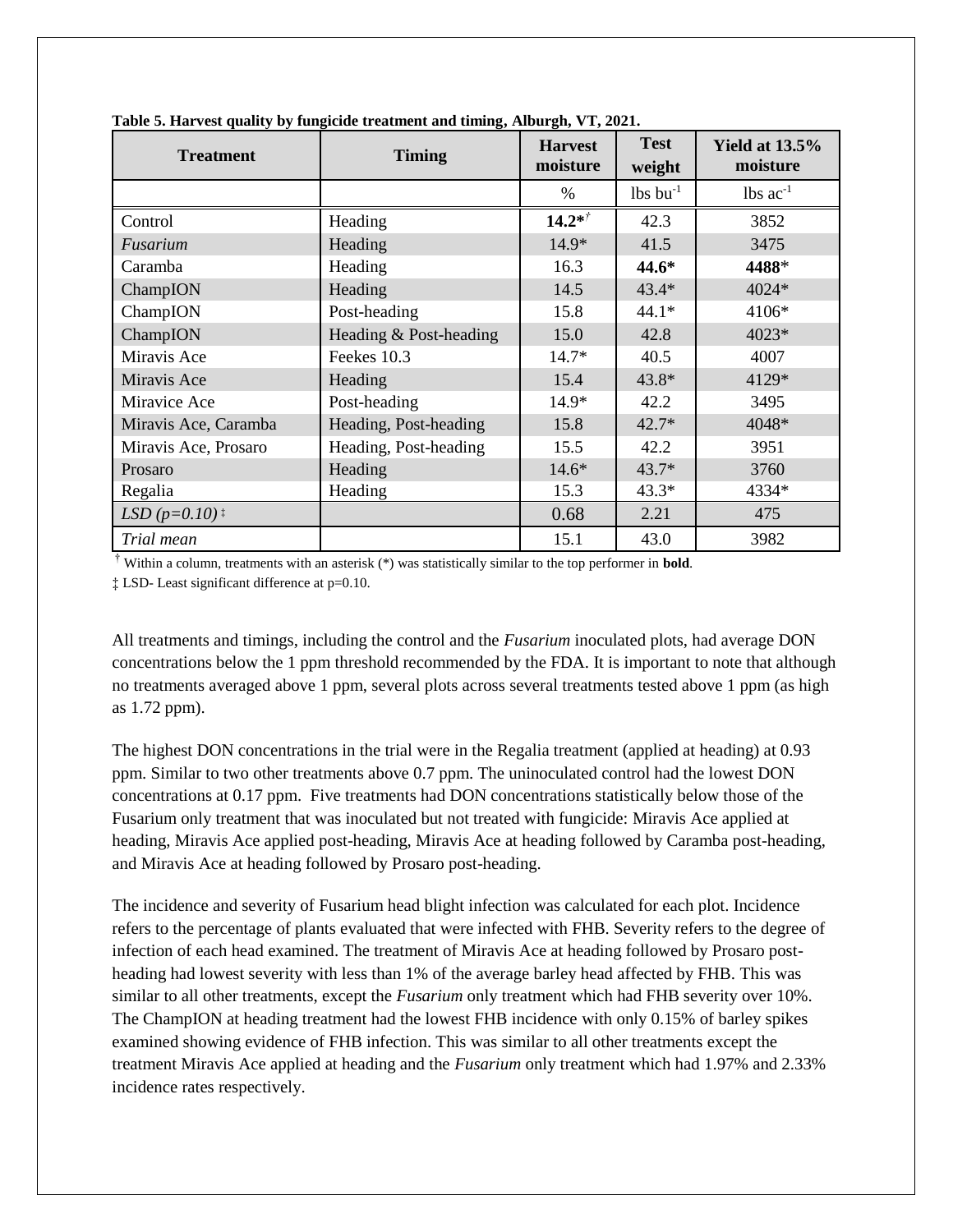| <b>Treatment</b>            | <b>Timing</b>          | <b>DON</b> | <b>Average FHB</b><br>severity | <b>Incidence of FHB</b><br>infected heads |  |  |
|-----------------------------|------------------------|------------|--------------------------------|-------------------------------------------|--|--|
|                             |                        | ppm        | $\%$                           | %                                         |  |  |
| Control                     | Heading                | $0.17*$    | $3.50*$                        | $0.97*$                                   |  |  |
| Fusarium                    | Heading                | 0.65       | 11.1                           | 2.33                                      |  |  |
| Caramba                     | Heading                | 0.49       | $3.21*$                        | $1.58*$                                   |  |  |
| ChampION                    | Heading                | 0.80       | $2.63*$                        | $0.15*$                                   |  |  |
| ChampION                    | Post-heading           | 0.90       | $2.84*$                        | $1.44*$                                   |  |  |
| ChampION                    | Heading & Post-heading | 0.63       | 4.38*                          | $0.71*$                                   |  |  |
| Miravis Ace                 | Feekes 10.3            | 0.53       | $1.75*$                        | $0.38*$                                   |  |  |
| Miravis Ace                 | Heading                | $0.29*$    | $1.75*$                        | 1.97                                      |  |  |
| Miravis Ace                 | Post-heading           | 0.40       | 4.38                           | $1.72*$                                   |  |  |
| Miravis Ace, Caramba        | Heading, Post-heading  | $0.29*$    | $3.06*$                        | $0.74*$                                   |  |  |
| Miravis Ace, Prosaro        | Heading, Post-heading  | $0.33*$    | $0.88*$                        | 1.09*                                     |  |  |
| Prosaro                     | Heading                | 0.66       | 1.88*                          | 1.19*                                     |  |  |
| Regalia                     | Heading                | 0.93       | $4.67*$                        | $1.60*$                                   |  |  |
| LSD $(p=0.10)$ <sup>:</sup> |                        | 0.23       | 6.09                           | 1.79                                      |  |  |
| <b>Trial Mean</b>           |                        | 0.53       | 4.01                           | 1.24                                      |  |  |

**Table 6. DON concentrations and FHB severity by fungicide treatment and timing, Alburgh, VT, 2021.** 

†Treatments within a column with an asterisk (\*) are statistically similar to the top performer in **bold**.

‡ LSD- Least significant difference.

#### *Impact of Variety*

| <b>Variety</b>           | <b>Harvest</b><br>moisture | <b>Test</b><br>weight  | Yield<br>@13.5%<br>moisture | <b>DON</b> | Average<br><b>FHB</b><br>severity | <b>Incidence</b><br>of FHB<br>infected<br>heads |
|--------------------------|----------------------------|------------------------|-----------------------------|------------|-----------------------------------|-------------------------------------------------|
|                          | $\frac{0}{0}$              | $lbs$ bu <sup>-1</sup> | $lbs$ ac <sup>-1</sup>      | ppm        | $\frac{0}{0}$                     | $\%$                                            |
| <b>NDGenesis</b>         | 15.1                       | 41.0                   | 4353                        | 0.61       | 4.36                              | 2.01                                            |
| Robust                   | 15.1                       | 44.9                   | 3610                        | 0.45       | 3.66                              | 0.46                                            |
| $LSD(0.10)$ <sup>*</sup> | NS <sup>§</sup>            | 0.83                   | 179                         | 0.09       | <b>NS</b>                         | 0.01                                            |
| <b>Trial Mean</b>        | 15.1                       | 43.0                   | 3982                        | 0.53       | 4.01                              | 1.24                                            |

**Table 7. Harvest quality and FHB assessment by variety, Alburgh, VT, 2021.**

The top performing treatment in each column is indicated in **bold.**

**‡**LSD - Least significant difference at p=0.10.

§NS - Not significant.

Both varieties had average moisture concentrations of 15.1% at harvest (Table 7). Robust had higher test weight by 3.8 lbs bu<sup>-1</sup>. Genesis had higher yields by 743 lbs ac<sup>-1</sup>. Interestingly, Robust had lower DON concentrations, FHB severity and incidence, although it is purported to be the more susceptible variety of the two (Table 7, Figure 1).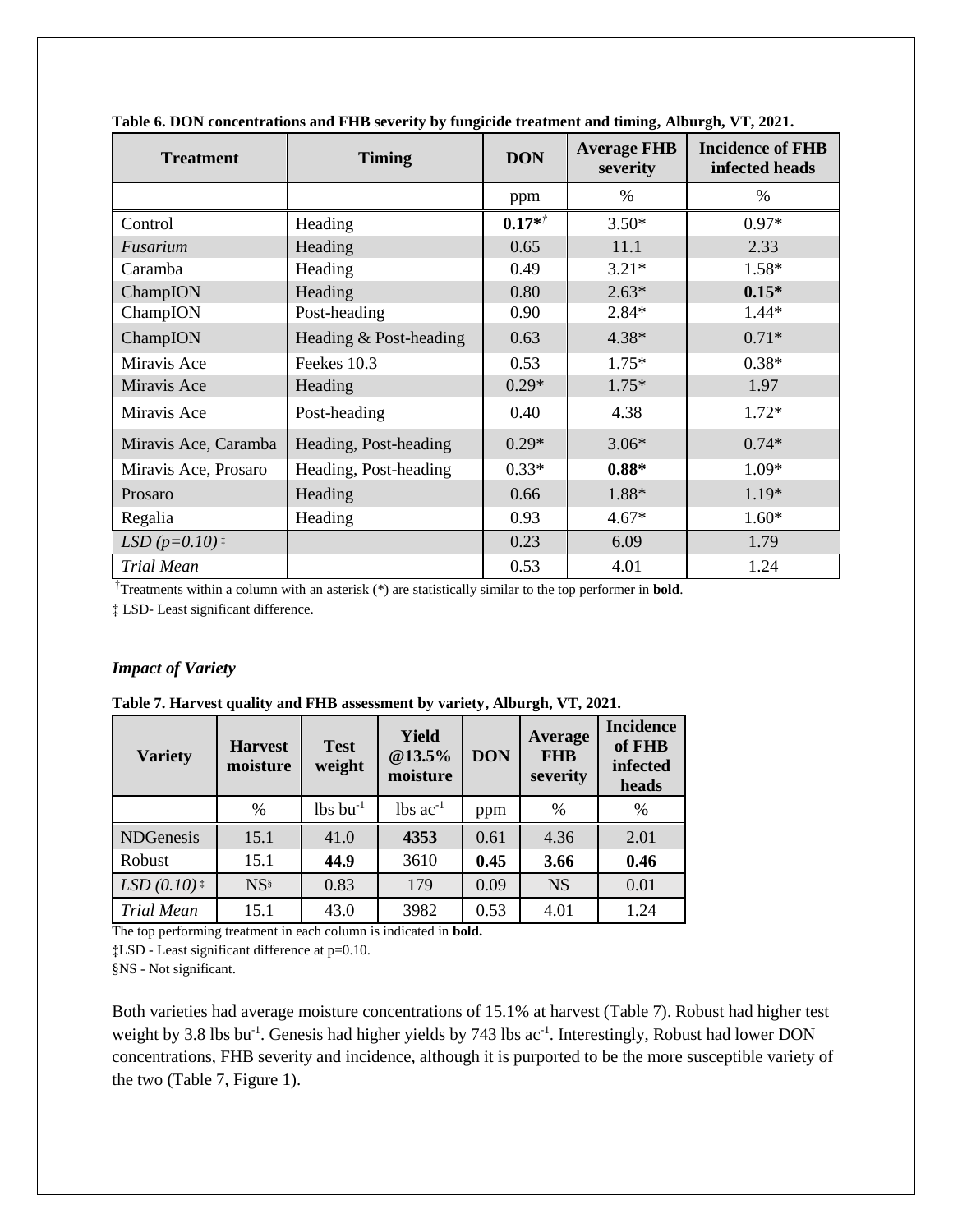

**Figure 1. The impact of variety on barley yield and DON concentration.** *Varieties with different letters varied significantly by DON concentration. No yields differed significantly by treatment.* 

## **DISCUSSION**

Higher levels of *Fusarium* infection and resulting DON vomitoxin concentrations in grain are associated with cool and damp weather conditions at the time of grain fill and heading. Temperatures during heading were above the 30-year-average, and precipitation was below the 30-year average during the entire growing season. 2021 weather conditions permitted inoculation with *Fusarium* spores to result in infection levels that could allow comparative evaluation of the efficacy of fungicide treatments. All fungicide applications reduced FHB incidence and severity compared to the plots that were inoculated with *Fusarium* but not treated with fungicides. However, this did not correlate to their effectiveness at reducing concentrations of the DON vomitoxin in the harvested grain. Four treatments had DON concentrations statistically below those of the Fusarium only treatment that was inoculated but not treated with fungicide: Miravis Ace applied at heading, Miravis Ace applied post-heading, Miravis Ace at heading followed by Caramba post-heading, and Miravis Ace at heading followed by Prosaro postheading. There was no statistical difference in outcomes between following a heading application of Miravis Ace with another fungicide and applying only Miravis Ace at heading without an additional fungicide application.

This trial is expected to continue for additional years. It is important to remember that the results only represent one year of data.